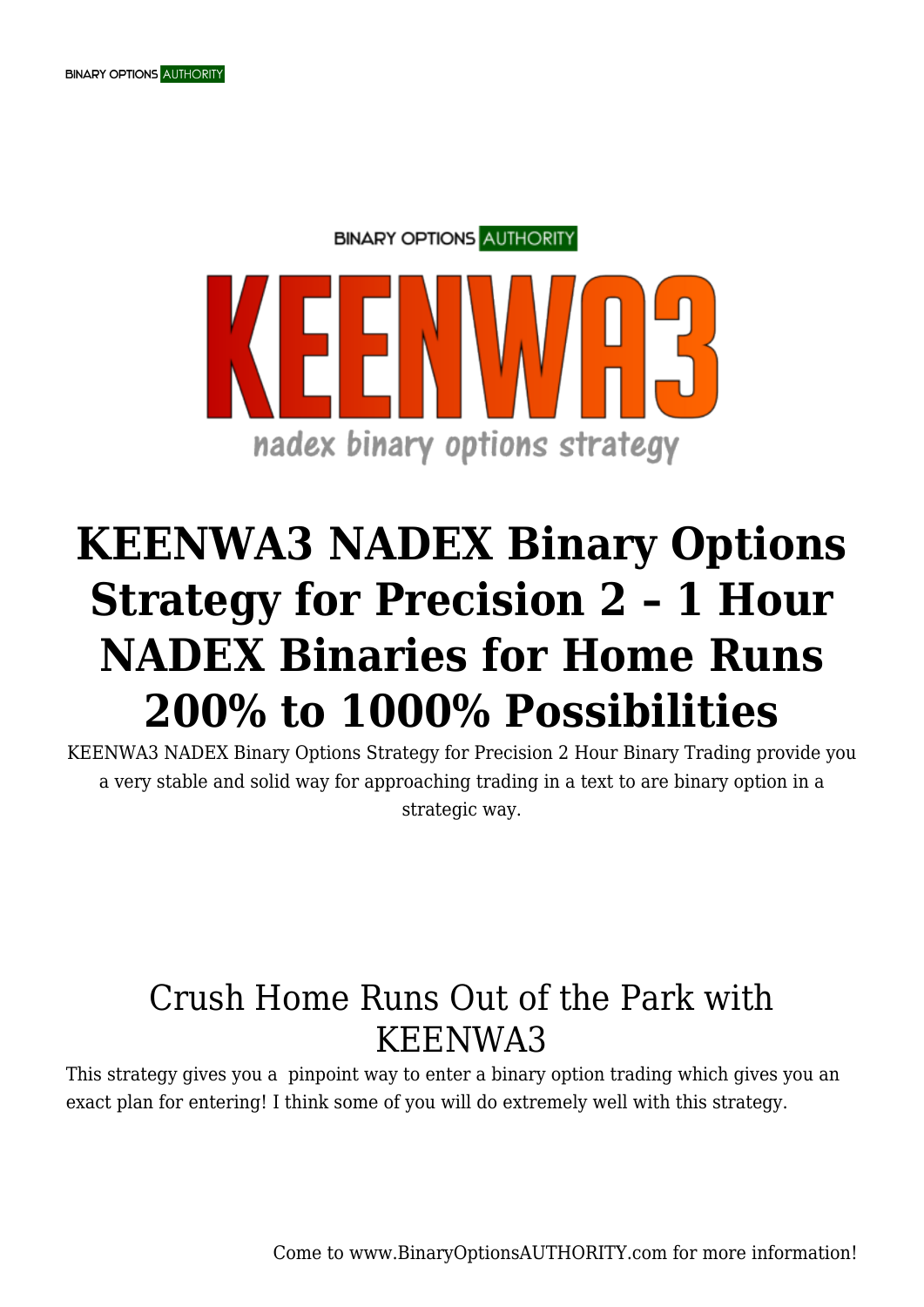Take advantage of the NADEX 2 hour binary options and that you have the ability to swing trade intraday moves with not so much stress due to premium decay versus the shorter term binary

- Home run trading! Be able ride a binary from 10 90 (900% return) or 20 to 90 and do so repeatedly especially on faster moving days
- Have a way of trading profits so you can take what the market is giving
- Be able to have a way to trade fast days and slow days at the same time
- Learn about great risk reward ratio Math and how you could make a fortune even with messing up most of the time!

Wham! \$15 turns into \$100. Start here. "Get good" at KEENWA3 simplified method. Get used to it. Then graduate up. Always start at one contract. Then move up.

Wham! \$150 position turns into \$1000

Wham. \$1500 position turns into \$10,000. You want to make this your first goal. Then you want to do this over and over and net out several of these per day!

KEENWA3 NADEX Binary Options Strategy for Precision 2 Hour Binary Trading to help you have an exact plan to start archiving this.

Do not underestimate the potential on NADEX. All you need is to do is net out one of these home runs a day.

Think about this: You can lose 5.6 times and win once to be at break even! So a 17% winning system can break even. And a 30% winning system can make money. If it takes you 4 to even 16 with lots of premium left, time left pips to expire ITM from OTM.

But what if you can get good at your strategic trading and get that winning percentage up to